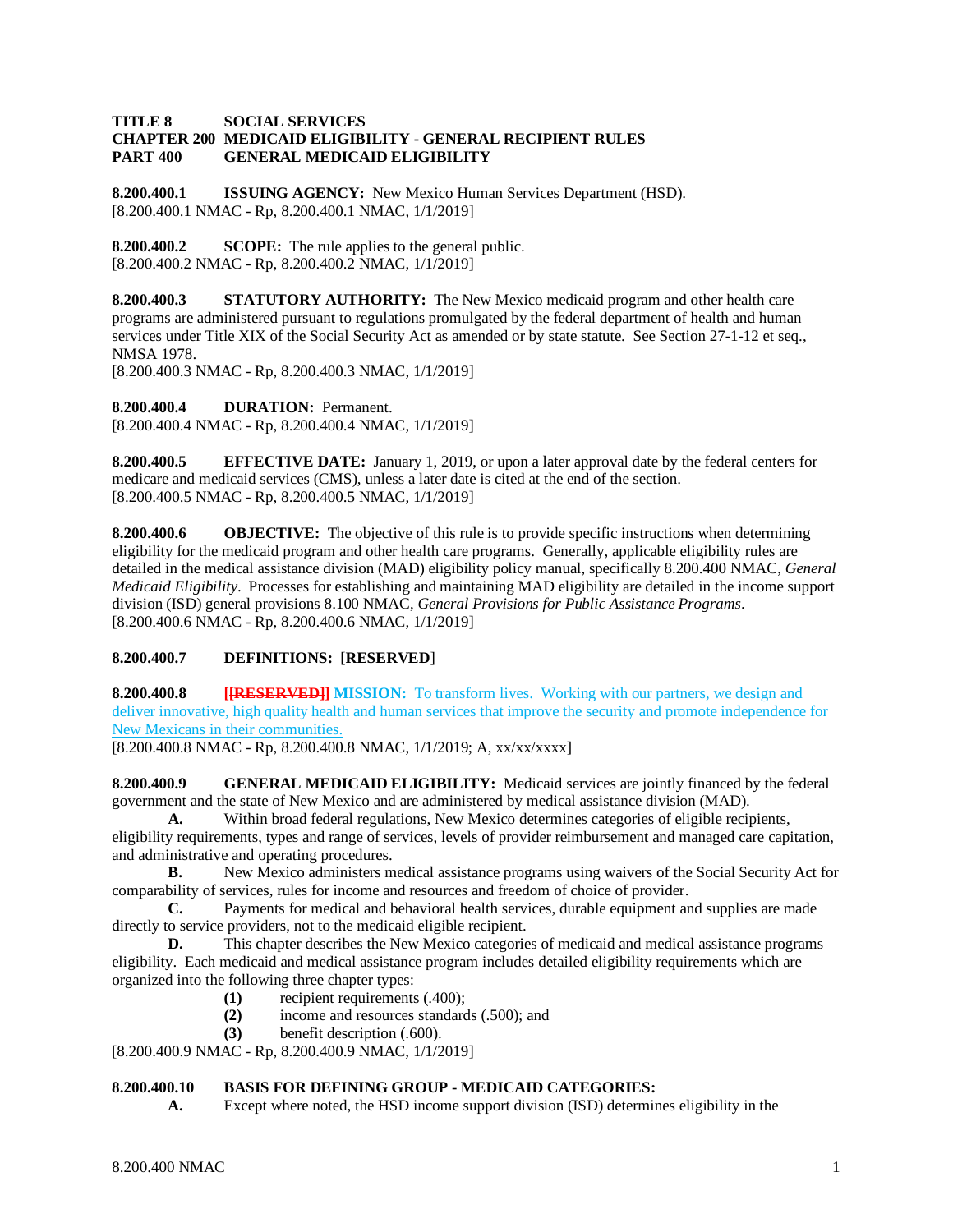categories listed below:

- **(1)** other adult (Category 100);
- **(2)** parent caretaker (Category 200);
- **(3)** pregnant women (Category 300);
- **(4)** pregnancy-related services (Category 301);

**(5)** loss of parent caretaker due to earnings from employment or due to spousal support

(Categories 027 and 028);

- **(6)** newborn (Category 031);
- (7) children under age 19 (Categories 400, 401, 402, 403, 420, and 421);<br>(8) children, youth, and families department medicaid (Categories 017, 0)
- **(8)** children, youth, and families department medicaid (Categories 017, 037, 046, 04, 066,

and 086); and

**(9)** family planning (Category 029).

**B. Medicare savings program (MSP):** MSP assists an eligible recipient with the cost of medicare.

**(1)** Medicare is the federal government program that provides health care coverage for individuals 65 or older; or under 65 who have a disability. Individuals under 65 who have a disability are subject to a waiting period of 24 months from the approval date of social security disability insurance (SSDI) benefits before they receive medicare coverage. Coverage under medicare is provided in four parts.

**(a)** Part A hospital coverage is usually free to beneficiaries when medicare taxes are paid while working.

**(b)** Part B medical coverage requires monthly premiums, co-insurance and deductibles to be paid by the beneficiary.

**(c)** Part C advantage plan allows a beneficiary to choose to receive all medicare health care services through a managed care organization.

**(d)** Part D provides prescription drug coverage.

**(2)** The following MSP programs can assist an eligible recipient with the cost of medicare.

**(a) Qualified medicare beneficiaries (QMB) - Categories 041 and 044:** QMB covers low income medicare beneficiaries who have or are conditionally eligible for medicare Part A. QMB benefits are limited to the following:

- **(i)** cost for the monthly medicare Part B premium;
- **(ii)** cost of medicare deductibles and coinsurance; and
- **(iii)** cost for the monthly medicare Part A premium (for those enrolling

conditionally).

**(b) Specified low-income medicare beneficiaries (SLIMB) - Category 045:**

SLIMB medicaid covers low-income medicare beneficiaries who have medicare Part A. SLIMB is limited to the payment of the medicare Part B premium.

**(c) Qualified individuals 1 (QI1s) - Category 042:** QI1 medicaid covers lowincome medicare beneficiaries who have medicare Part A. QI1 is limited to the payment of the medicare part B premium.

**(d) Qualified disabled working individuals (QDI) - Category 050:** QDI medicaid covers low income individuals who lose entitlement to free medicare Part A hospital coverage due to gainful employment. QDI is limited to the payment of the monthly Part A hospital premium.

**(e) Medicare Part D prescription drug coverage - low income subsidy (LIS) - Category 048:** LIS provides individuals enrolled in medicare Part D with a subsidy that helps pay for the cost of Part D prescription premiums, deductibles and co-payments. An eligible recipient receiving medicaid through QMB, SLMB or QI1 is automatically deemed eligible for LIS and need not apply. Other low-income medicare beneficiaries must meet an income and resource test and submit an application to determine if they qualify for LIS.

# **C. Supplemental security income (SSI) related medicaid:**

**(1) SSI - Categories 001, 003 and 004:** Medicaid for individuals who are eligible for SSI. Eligibility for SSI is determined by the social security administration (SSA). This program provides cash assistance and medicaid for an eligible recipient who is:

- **(a)** aged (Category 001);
- **(b)** blind (Category 003); or
- **(c)** disabled (Category 004).

**(2) SSI medicaid extension - Categories 001, 003 and 004:** MAD provides coverage for certain groups of applicants or eligible recipients who have received supplemental security income (SSI) benefits and who have lost the SSI benefits for specified reasons listed below and pursuant to 8.201.400 NMAC: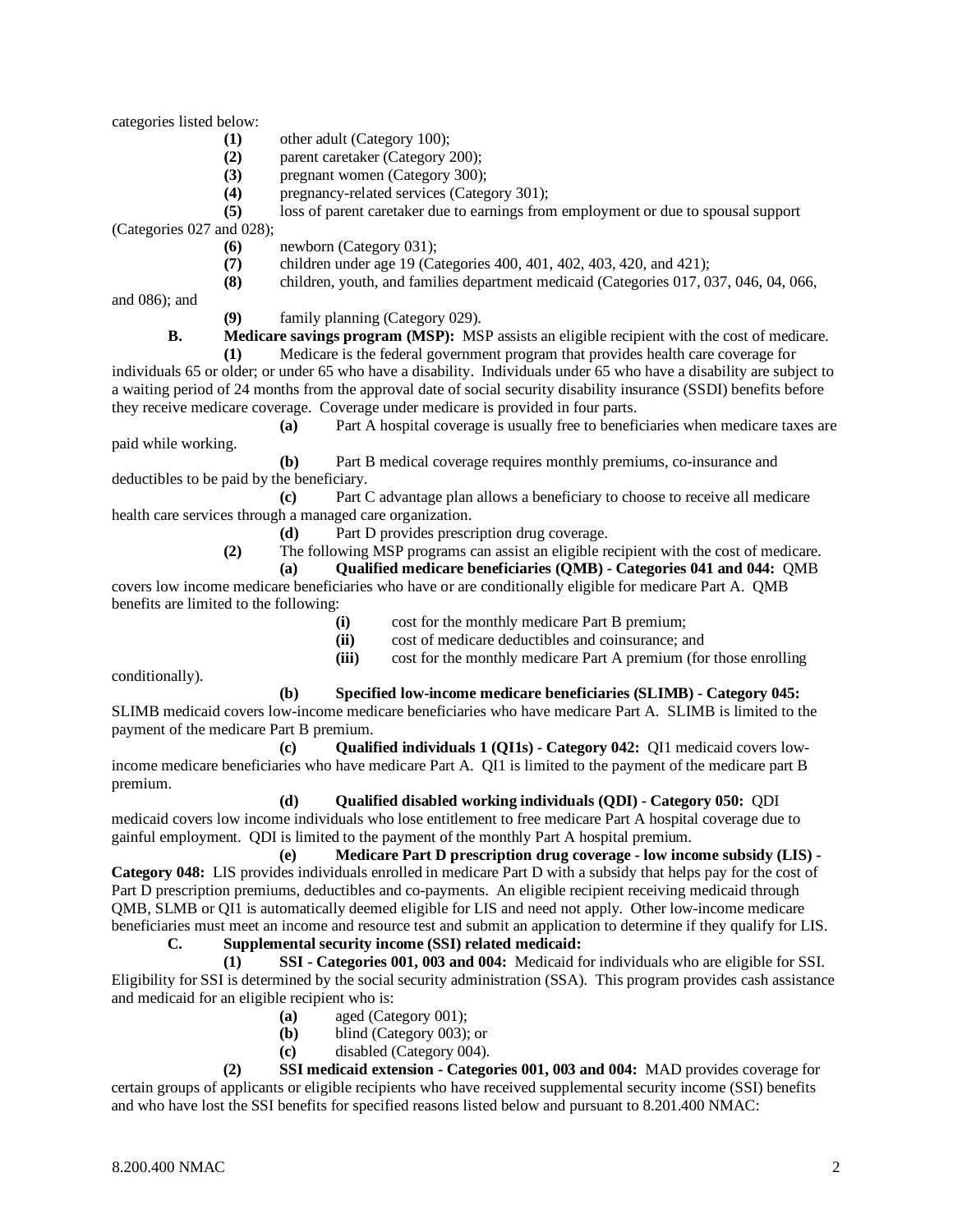- **(a)** the pickle amendment and 503 lead;
- **(b)** early widow(er);
- **(c)** disabled widow(er) and a disabled surviving divorced spouse;
- **(d)** child insurance benefits, including disabled adult children (DAC);
- **(e)** nonpayment SSI status (E01);
- **(f)** revolving SSI payment status "ping-pongs"; and

**(g)** certain individuals who become ineligible for SSI cash benefits and, therefore, may receive up to two months of extended medicaid benefits while they apply for another MAD category of eligibility.

## **(3) Working disabled individuals (WDI) and medicare wait period - Category 074:**

There are two eligibility types:

**(a)** a disabled individual who is employed; or

**(b)** a disabled individual who has lost SSI medicaid due to receipt of SSDI and the individual does not yet qualify for medicare.

## **D. Long term care medicaid:**

**(1)** medicaid for individuals who meet a nursing facility (NF) level of care (LOC), intermediate care facilities for the intellectually disabled (ICF-ID) LOC, or acute care in a hospital. SSI income methodology is used to determine eligibility. An eligible recipient must meet the SSA definition of aged (Category 081); blind (Category 083); or disabled (Category 084).

**(2) Institutional care (IC) medicaid - Categories 081, 083 and 084:** IC covers certain inpatient, comprehensive and institutional and nursing facility benefits.

**(3) Program of all-inclusive care for the elderly (PACE) - Categories 081, 083 and 084:** PACE uses an interdisciplinary team of health professionals to provide dual medicaid/medicare enrollees with coordinated care in a community setting. The PACE program is a unique three-way partnership between the federal government, the state, and the PACE organization. The PACE program is limited to specific geographic service area(s). Eligibility may be subject to a wait list for the following:

- **(a)** the aged (Category 081);
- **(b)** the blind (Category 083); or
- **(c)** the disabled (Category 084).

**(4) Home and community-based 1915 (c) waiver services (HCBS) - Categories 090, 091,** 

**092, 093, 094, 095 and 096:** A 1915(c) waiver allows for the provision of long term care services in home and community based settings. These programs serve a variety of targeted populations, such as people with mental illnesses, intellectual disabilities, or physical disabilities. Eligibility may be subject to a wait list.

#### **(a) There are two HCBS delivery models: (i)** traditional agency delivery where HCBS are delivered and managed by

a MAD enrolled agency; or

**(ii)** mi via self-directed where an eligible recipient, or his or her

representative, has decision-making authority over certain services and takes direct responsibility to manage the eligible mi via recipient's services with the assistance of a system of available supports; self-direction of services allows an eligible mi via recipient to have the responsibility for managing all aspects of service delivery in a personcentered planning process.

#### **(b) HCBS waiver programs include: (i)** elderly (Category 091), blind (Category 093) and disabled (Category

094);

- **(ii)** medically fragile (Category 095);<br>**(iii)** developmental disabilities (Category
- developmental disabilities (Category 096); and
- **(iv)** self-directed model for Categories 090, 091, 093, 094, 095, 096 and

092).

#### **E. Emergency medical services for [aliens (EMSA)] non-citizens (EMSNC):** [EMSA] EMSNC

medicaid covers certain non-citizens who either are undocumented or who do not meet the qualifying non-citizen criteria specified in 8.200.410 NMAC. Non-citizens must meet all eligibility criteria for one of the medicaid categories noted in 8.285.400 NMAC, except for citizenship or qualified non-citizen status. Medicaid eligibility for and coverage of services under [EMSA] EMSNC are limited to the payment of emergency services from a medicaid provider.

**F. Refugee medical assistance (RMA) - Categories 049 and 059:** RMA offers health coverage to certain low income refugees during the first eight months from their date of entry to the United States (U.S.) when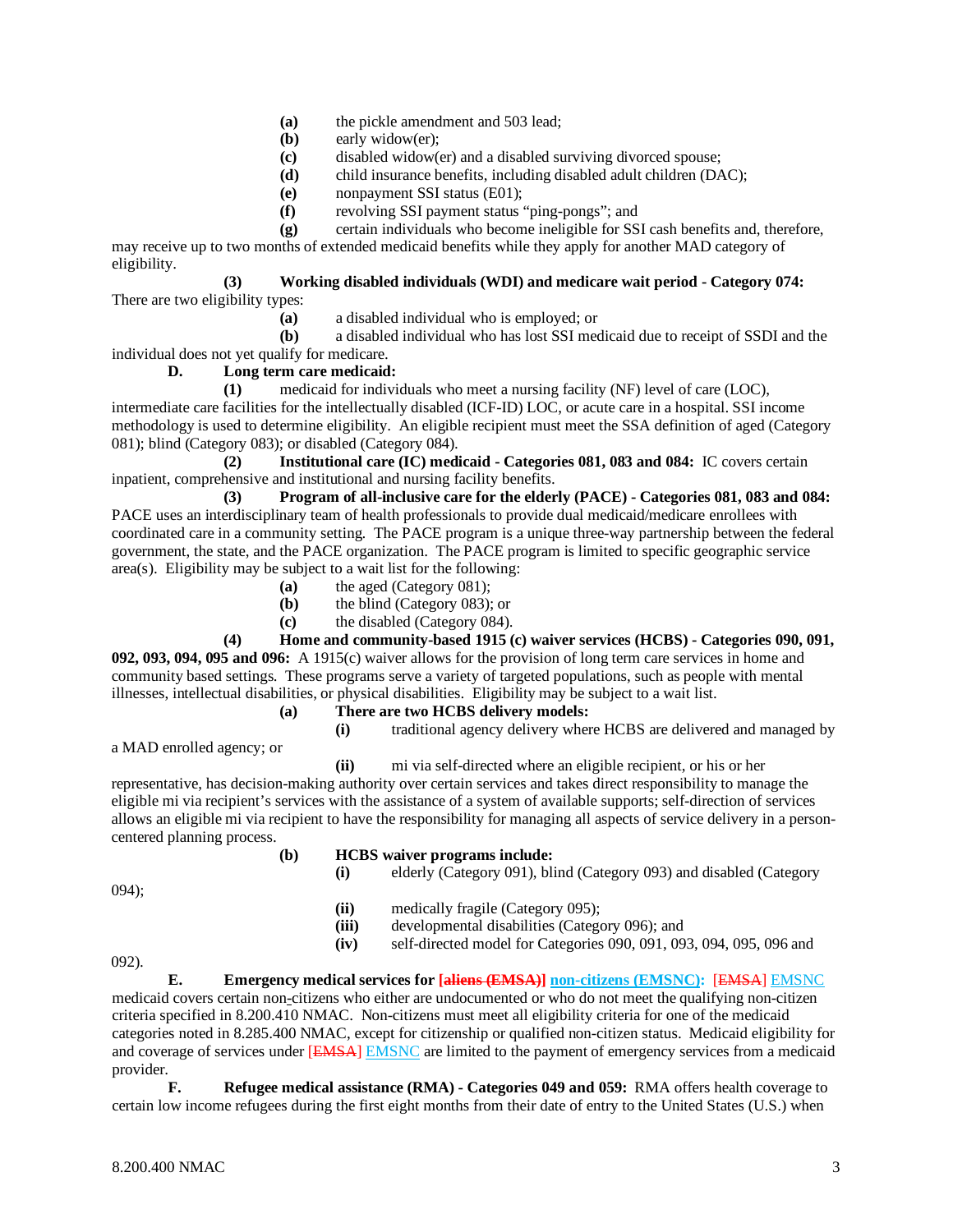they do not qualify for other medicaid categories of eligibility. A RMA eligible refugee recipient has access to a benefit package that parallels the full coverage medicaid benefit package. RMA is funded through a grant under Title IV of the Immigration and Nationality Act (INA). A RMA applicant who exceeds the RMA income standards may "spend-down" below the RMA income standards for Category 059 by subtracting incurred medical expenses after arrival into the U.S.

**G. Breast and cervical cancer (BCC) - Category 052:** BCC medicaid provides coverage to an eligible uninsured woman, under the age of 65 who has been screened and diagnosed by the department of health (DOH) as having breast or cervical cancer to include pre-cancerous conditions. The screening criteria are set forth in the centers for disease control and prevention's national breast and cervical cancer early detection program (NBCCEDP). Eligibility is determined using DOH notification and without a separate medicaid application or determination of eligibility.

[8.200.400.10 NMAC - Rp, 8.200.400.10 NMAC, 1/1/2019; A, xx/xx/xxxx]

**8.200.400.11 PRESUMPTIVE ELIGIBILITY FOR BREAST AND CERVICAL CANCER:** PE provides immediate access to health services when an individual appears to be eligible for Category 052.

**A. Breast and cervical cancer (BCC) (Category 052):** PE provides temporary medicaid coverage for an uninsured woman, under the age of 65 who has been screened and diagnosed by the DOH as having breast or cervical cancer to include pre-cancerous conditions. Only one PE period is allowed per calendar year.

**B.** PE is determined by a qualified entity certified by HSD. Qualified entities may include community and rural health centers, hospitals, physician offices, local health departments, family planning agencies and schools.

**C.** The PE period begins on the date the provider determines presumptive eligibility and terminates at the end of the following month.

**D.** Providers shall notify the MAD claims processing contractor of the determination within 24-hours of the PE determination.

**E.** For continued medicaid eligibility beyond the PE period, a completed and signed application for medicaid must be submitted to HSD/ISD. An eligible PE provider must submit the application to ISD within 10 calendar days from the receipt of the application.

[8.200.400.11 NMAC - Rp, 8.200.400.11 NMAC, 1/1/2019]

## **8.200.400.12 12 MONTHS CONTINUOUS ELIGIBILITY FOR CHILDREN (42 CFR 435.926):**

**A.** HSD provides continuous eligibility for the period specified in Subsection B of 8.200.400.14 NMAC for an individual who is:

- **(1)** Under age 19 and
- **(2)** Eligible and enrolled for mandatory or optional coverage under the State plan.

**B.** The continuous eligibility period is 12 months. The continuous eligibility period begins on the effective date of the individual's eligibility or most recent redetermination or renewal of eligibility.

**C.** A child's eligibility may not be terminated during a continuous eligibility period, regardless of any changes in circumstances, unless:

- **(1)** The child attains the maximum age of 19;
- (2) The child or child's representative requests a voluntary termination of eligibility;<br>(3) The child ceases to be a resident of New Mexico:
- (3) The child ceases to be a resident of New Mexico;<br>(4) The agency determines that eligibility was erroned
- The agency determines that eligibility was erroneously granted at the most recent

determination, redetermination or renewal of eligibility because of agency error or fraud, abuse, or perjury attributed to the child or the child's representative; or

**(5)** The child dies.

[8.200.400.12 NMAC - Rp, 8.200.400.12 NMAC, 1/1/2019]

**8.200.400.13 AUTHORIZED REPRESENTATIVE:** HSD must permit applicants and beneficiaries to designate an individual or organization to act responsibly on their behalf in assisting with the individual's application and renewal of eligibility and other ongoing communications.

**A.** Such a designation must be in writing including the applicant's signature, and must be permitted at the time of application and at other times. Legal documentation of authority to act on behalf of an applicant or beneficiary under state law, such as a court order establishing legal guardianship or a power of attorney, shall serve in the place of written authorization by the applicant or beneficiary.

**B.** Representatives may be authorized to: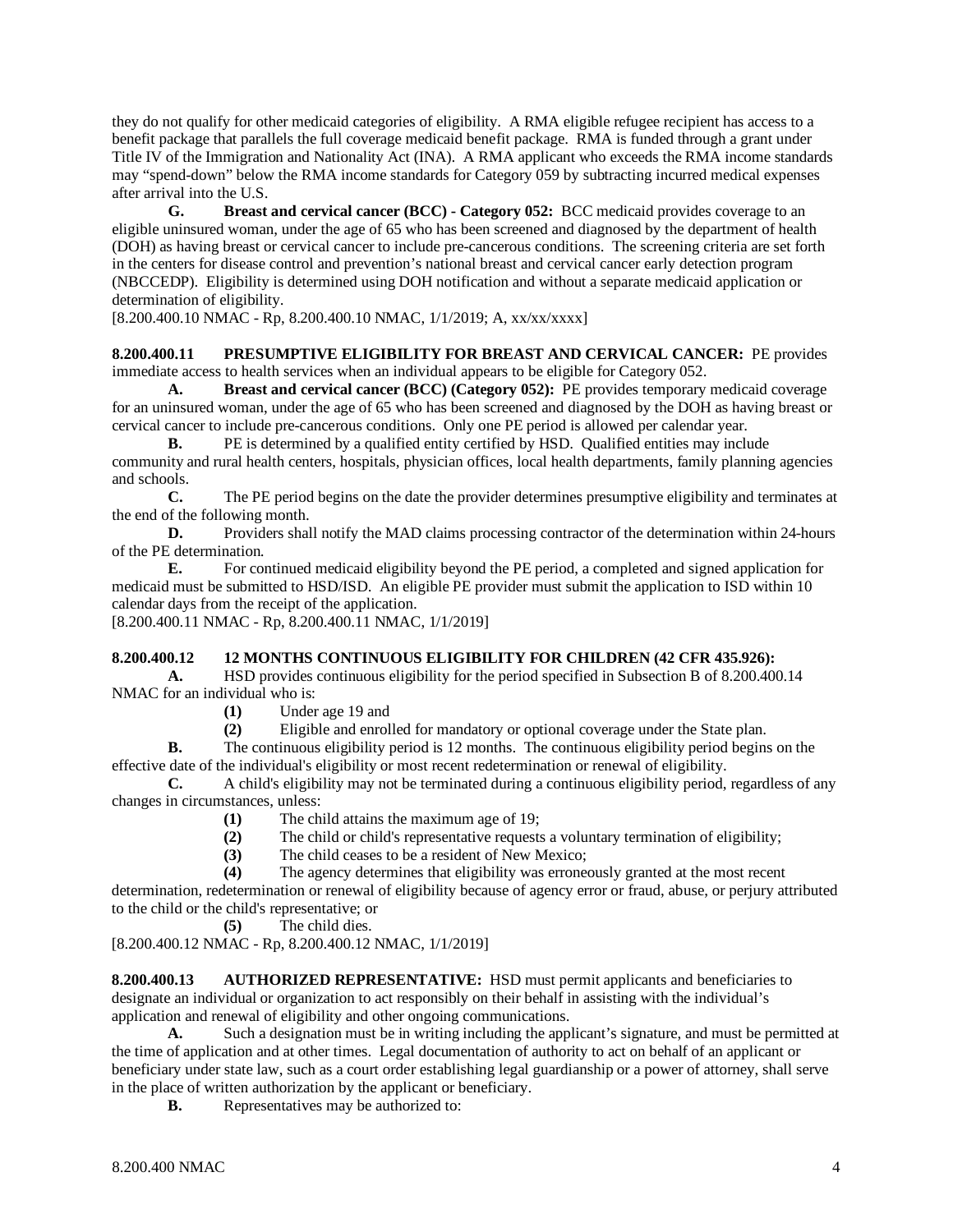- **(1)** sign an application on the applicant's behalf;
- **(2)** complete and submit a renewal form;
- **(3)** receive copies of the applicant or beneficiary's notices and other communications from

the agency; and

**(4)** act on behalf of the applicant or beneficiary in all other matters with the agency.

**C.** The power to act as an authorized representative is valid until the applicant or beneficiary modifies the authorization or notifies the agency that the representative is no longer authorized to act on his or her behalf, or the authorized representative informs the agency that he or she is no longer acting in such capacity, or there is a change in the legal authority upon which the individual's or organization's authority was based. Such notice must be in writing and should include the applicant or authorized representative's signature as appropriate.

**D.** The authorized representative is responsible for fulfilling all responsibilities encompassed within the scope of the authorized representation to the same extent as the individual he or she represents, and must agree to maintain, or be legally bound to maintain, the confidentiality of any information regarding the applicant or beneficiary provided by the agency.

**E.** As a condition of serving as an authorized representative, a provider, staff member or volunteer of an organization must sign an agreement that he or she will adhere to the regulations relating to confidentiality (relating to the prohibition against reassignment of provider claims as appropriate for a health facility or an organization acting on the facility's behalf), as well as other relevant state and federal laws concerning conflicts of interest and confidentiality of information (42 CFR 435.923).

[8.200.400.13 NMAC - Rp, 8.200.400.13 NMAC, 1/1/2019]

## **8.200.400.14 RETROACTIVE MEDICAID:**

**A.** HSD must make eligibility for medicaid effective no later than the first or up to the third month before the month of application if the individual:

**(1)** Requested coverage for months prior to the application month;

**(2)** received medicaid services, at any time during that period, of a type covered under the

**(3)** would have been eligible for medicaid at the time he or she received the services, if he or she had applied (or an authorized representative has applied for him or her) regardless of whether the individual is alive when application for medicaid is made.<br> **B.** Eligibility for medicaid is e

**B.** Eligibility for medicaid is effective on the first day of the month if an individual was eligible at any time during that month.

**C.** Eligibility for each retroactive month is determined separately. Retroactive medicaid must be requested within 180 days of the date of the medicaid application.

**D.** Retroactive medicaid is allowed for up to three months prior to the application month for the following medicaid categories:

- **(1)** other adults (COE 100);
- **(2)** parent caretaker (COE 200);
- **(3)** pregnant women (COE 300);
- **(4)** pregnancy-related services (COE 301);
- **(5)** children under age 19 (COEs 400, 401, 402, 403, 420, and 421);<br>**(6)** family planning (COE 029):
- **(6)** family planning (COE 029);
- **(7)** children, youth and families department (CYFD COEs 017, 037, 046, 047, 066, and 086);
- **(8)** supplemental security income (SSI COEs 001, 003, and 004);
- **(9)** SSI (COEs 001, 003, and 004, e.g. 503s, disabled adult children, ping pongs, and early

widowers);

plan and;

- **(10)** working disabled individuals (COE 074);
- **(11)** breast and cervical cancer (BCC COE 052);
- **(12)** specified low income beneficiaries (SLIMB COE 045);
- **(13)** qualified individuals (QI1 COE 042);
- **(14)** qualified disabled working individuals (COE 050);
- **(15)** refugees (COE 049); and

**(16)** institutional care medicaid (COEs 081, 083, and 084) excluding the program for all-

inclusive care for the elderly (PACE).

- **E.** The following categories do not have retroactive medicaid:
	- **(1)** emergency medical services for [aliens] non-citizens ([EMSA] EMSNC COE 085).